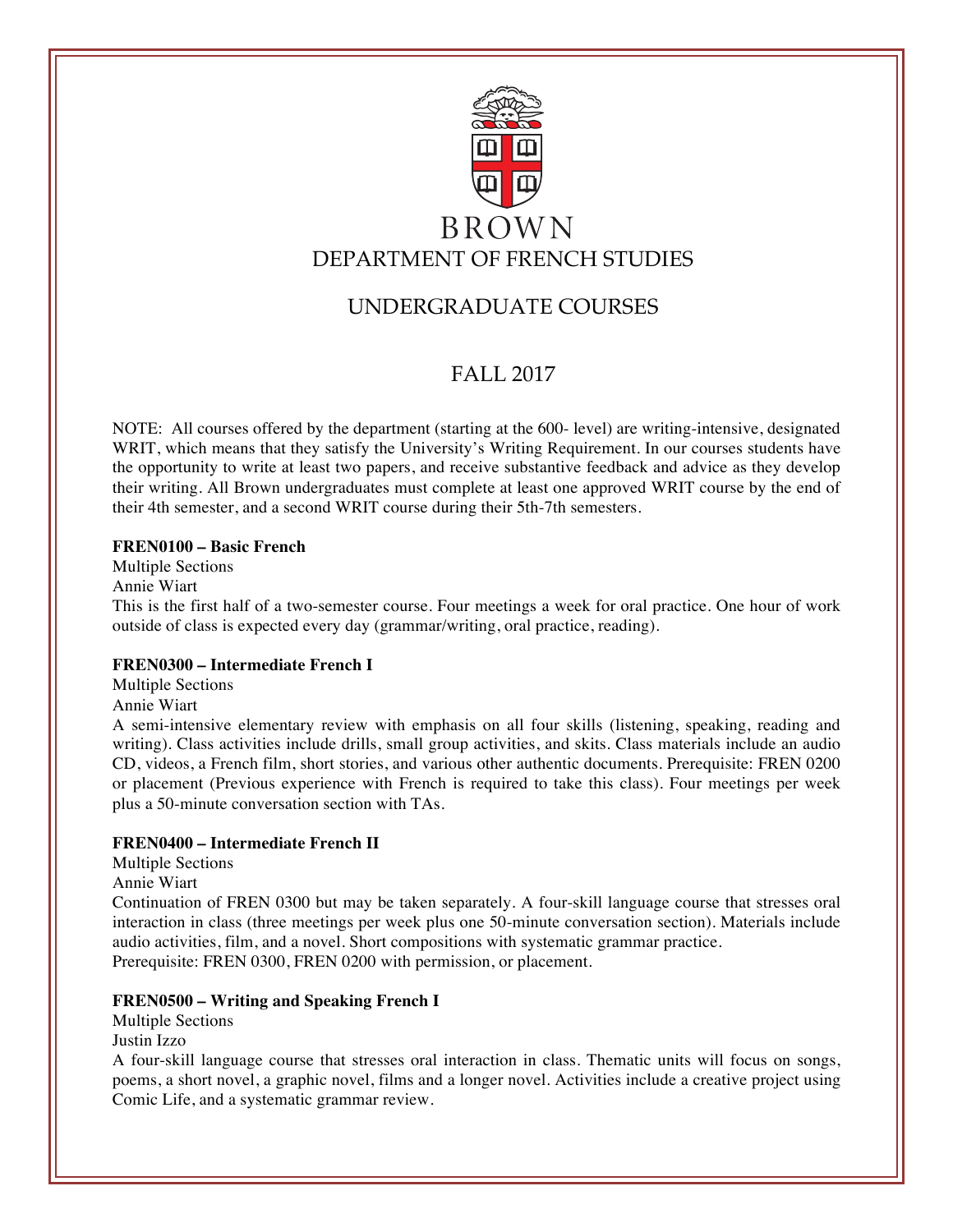Prerequisite: FREN 0400, FREN 0200 with written permission, or placement.

#### **FREN0600 – Writing and Speaking French II**

Multiple Sections Stéphanie Ravillon

Prerequisite for study in French-speaking countries. Class time is devoted mainly to conversation and discussion practice. Writing instruction and assignments focus on essays, commentaries, and to a lesser degree, on story writing. Apart from reading assignments for discussion (press articles and literary excerpts), students select two novels to read.

Prerequisite: FREN 0500 or placement.

#### **FREN0720D – Contes et identités francophones (First Year Seminar)**

M,W,F 11am - 11:50am

Lewis Seifert

An introduction to the French-speaking world through folk- and fairy tales, we will examine how folktales have been used to define national and ethnic identities in France, Sénégal, the Caribbean, Louisiana, and Canada and consider how the study and rewriting of these traditions have redefined these identities. We will explore these questions by studying tale-types from all of the above regions, tales specific to each, and literary reworkings of folktales by writers, including d'Aulnoy, Perrault, Nothomb, Ben Jelloun, Diop, and Chamoiseau. Taught in French.

Prerequisites: 5 on Advanced Placement testing, 700 and above SAT II, or instructor's permission.

## **FREN1020A – Histoire de la langue française: usage, politiques et enjeux du français**

T, Th 10:30am – 11:50am

Ourida Mostefai

A study of the evolution of the French language from the Middle Ages to the present. We will trace the main periods of this linguistic, social, historical and political development. Among topics to be explored: France's encounter with English from the Norman conquest to the current so-called English "invasion," the French Revolution's destruction of dialects (patois), and the status of French in France's former colonial empire. Through a variety of French and francophone texts we will investigate the transformations brought about by Feminists and by youth from the banlieues and examine the status of French outside of France. Taught in French.

Prerequisite: a course at the 600- or 700-level or equivalent proficiency.

## **FREN1120F – L'enfer, c'est les autres**

M 3pm – 5:30pm

Thangam Ravindranathan

In this course we will read a selection of plays by notable 20th century French and Francophone writers, and consider how the dramatic form organizes and complicates questions of representation, subjectivity, body, politics and voice. Authors include Sartre, Camus, Genet, Beckett, Césaire, Koltès, Duras, Sarraute, Ndiaye, Redonnet. Secondary readings by Adorno, Deleuze, Kristeva amongst others. Taught in French. WRIT Prerequisite: a course at the 600- or 700-level or equivalent proficiency.

## **FREN1130G – Modernismes poétiques**

W 3pm – 5:30pm

David Wills

Poetry begins with (more) white space on the page. The modernist remaking of poetry -beginning somewhere in the second half of the 19th century and lasting more or less through the first half of the 20th – brought about an exponential increase in the volume of that space, and in various other extensions of it (e.g. into design and drawing, into the unconscious). The course will follow those transformations by